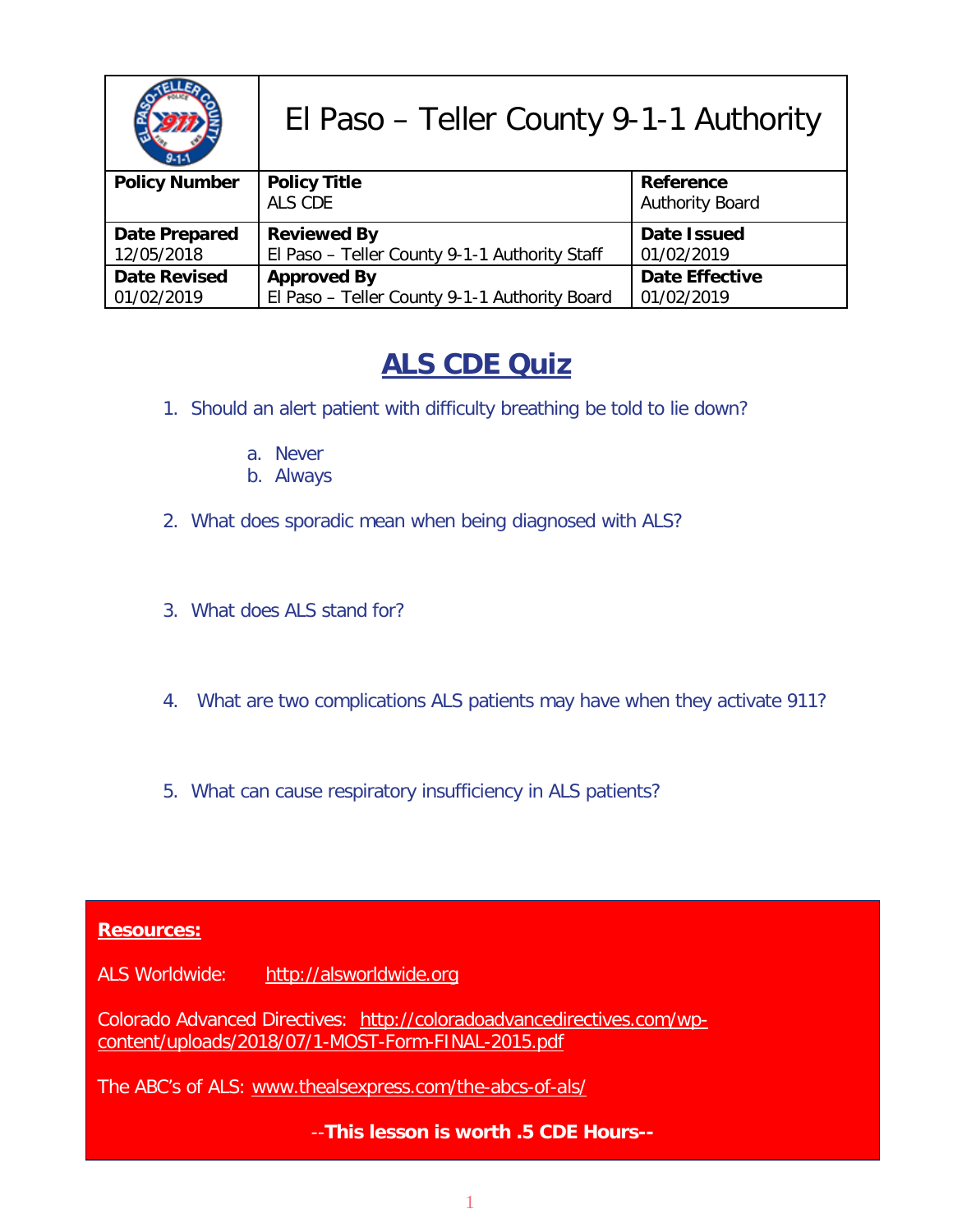# **ALS**

### **Understanding symptoms and care of patients with ALS (pALS)**



ALS Nervous system disease that weakens muscles and impacts physical function

French neurologist Jean-Martin Charcot named ALS in 1869; it stands for Amyotrophic Lateral Sclerosis (ALS). ALS is a progressive neurodegenerative disease that affects nerve cells in the brain and spinal cord. These nerve cells (neurons) are responsible for controlling voluntary muscle movement such as: chewing, walking, talking, and breathing. In ALS, both the upper motor neurons and lower motor neurons degenerate

and stop sending messages to the muscles. Eventually, the brain loses its ability to control these voluntary movements. This disease is progressive, meaning the symptoms gets worse over time.

## MOTOR NERON

Nerve cells in the brain and spinal cord that attach to muscles and control voluntary movement

Most people with ALS have complications and go into respiratory failure. ALS came to national attention in the United States in 1939 when Lou Gehrig's baseball career ended due to his diagnosis. The majority of ALS cases are considered sporadic meaning the disease seems to occur at random with no clearly associated risk factors and no family history of the disease. Only about 5-10% of cases are familial, meaning that they inherited it. The familial form usually only requires one parent to carry the gene responsible for ALS.